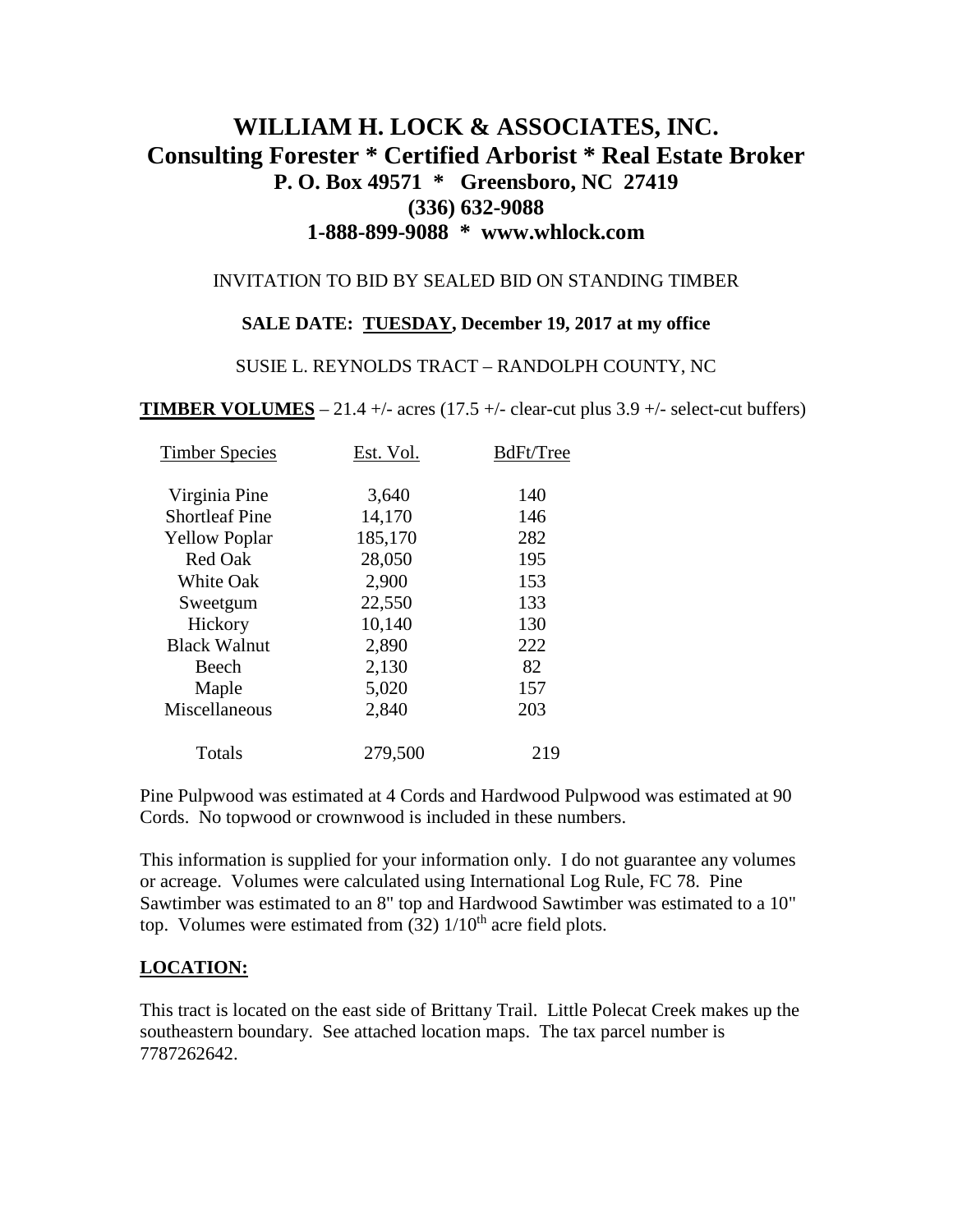Page Two S. Reynolds Tract - Timber Sale Sale Date: Tuesday – December 19, 2017

### **BIDS:**

The Reynolds Tract is being sold on a lump sum sealed bid basis. Bids will be accepted by **regular mail** if received by 5:00 pm on Monday, December 18, 2017 **OR** bids will be accepted by **email [\(whlock@whlock.com\)](mailto:whlock@whlock.com), telephone (336-632-9088), fax (336-632- 9088), or in-person** at my office until 11:00 am on Tuesday, December 19, 2017. At 11:00 am on Tuesday, December 19, 2017 all bids received will be recorded. The successful bidder will be notified within 24 hours of the bid openings. A 10% deposit may be requested to be delivered to William H. Lock & Associates, Inc. within 72 hours of the bid opening. The balance of the sales price is to be delivered at the sale closing. The seller reserves the right to refuse or accept any and all bids. Seller will consider all bids. The seller will be responsible for the timber deed preparation, revenue stamps if recorded, and the forestry consultant fees. The buyer will be responsible for all other closing costs. A \$1,000 performance deposit will be payable at closing and held in a noninterest bearing trust account until satisfactory completion of logging. The performance deposit does not limit the buyer's liability.

# **PLACE OF SALE:**

The timber sale will be held at the office of William H. Lock & Associates, Inc. in Greensboro, NC. The office address is 375 S. Swing Road, Greensboro, NC 27409. Telephone and Fax: 336-632-9088; [Email: whlock@whlock.com](mailto:Email:%20whlock@whlock.com) 

# **CONDITIONS OF SALE**:

1. The Buyer shall have 24 months from the date of the timber deed to cut and remove all merchantable timber within the "Sale Areas". "Creek Buffers" have been marked with Blue flagging. No blue flagged trees marking the buffer boundaries may be cut. All pine of any size and hardwood  $> 16$ " dbh may be harvested from within the buffers provided all Best Management Practices, Forest Practice Guidelines, and any applicable river basin or watershed regulations are followed. The sale boundaries are marked with pink flagging. No trees marked with pink flagging and no trees beyond the pink flagging are to be harvested.

2. The Buyer shall access the tract from Brittany Trail. All access routes will need to be installed and/or maintained according to all North Carolina Best Management Practices, Forest Practice Guidelines, and any applicable river basin or watershed rules. Any roadways must be left in similar condition at the completion of the harvesting operation as they were at the beginning of the harvesting operation, reasonable wear and tear accepted. Call W.H. Lock if there are questions concerning access routes.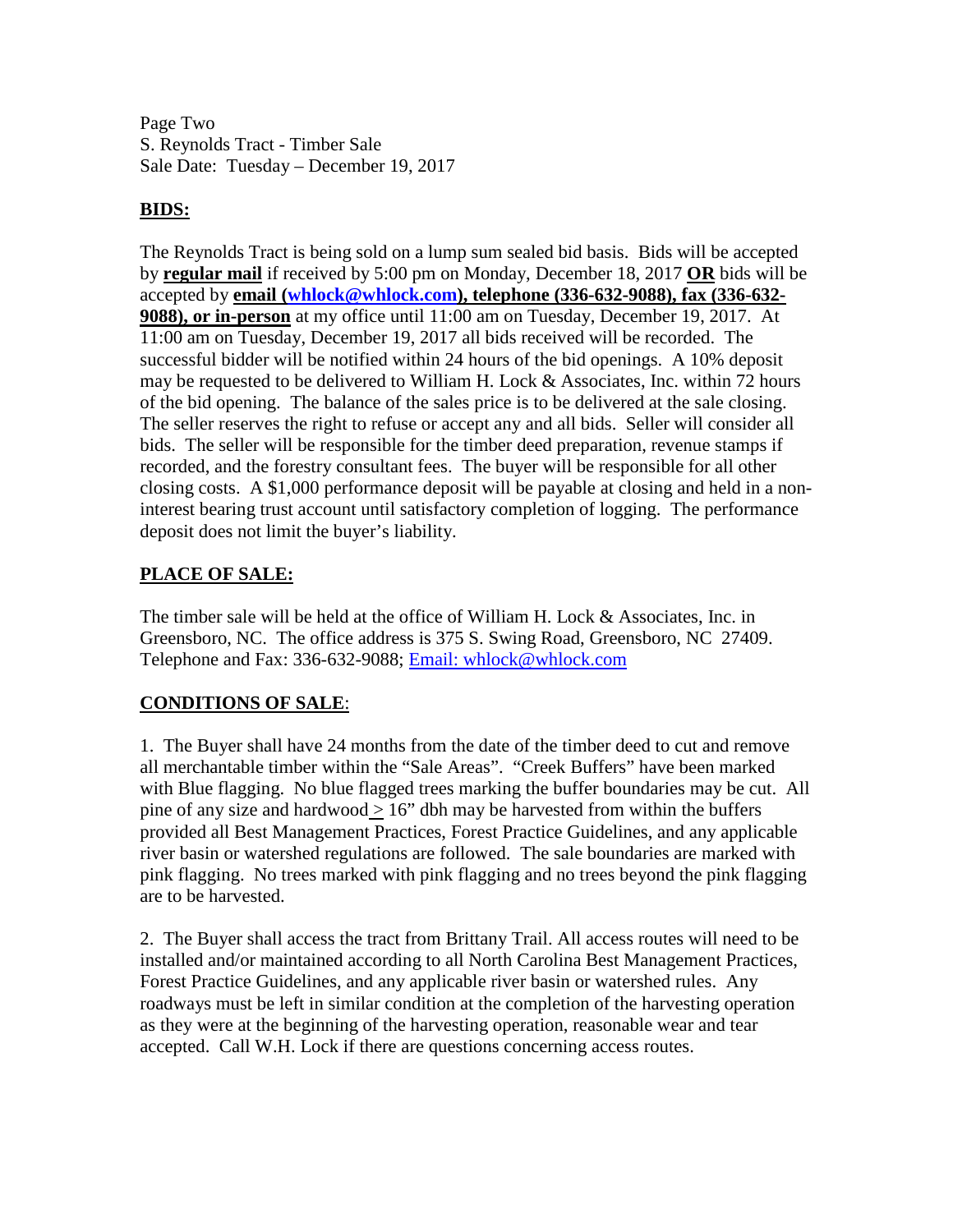Page Three S. Reynolds Tract - Timber Sale Sale Date: Tuesday – December 19, 2017

3. The Buyer is responsible for maintaining a clean site. No equipment parts, trash, tires or other debris created as a result of the harvesting operation shall be left on the property. It shall be the Buyer's responsibility to clean up any hazardous material or chemical waste spills including but not limited to Diesel Fuel, Hydraulic Fluid, Machine Oil, and/or Gasoline upon the subject property if deposited as a result of the harvesting operation. Responsibility will include any required remediation including but not limited to the removal of contaminated soils.

4. Harvesting operations must not interfere with any farming operations and farming operations must not interfere with any harvesting operations. Decking, loading or hauling will not be permitted in any existing open fields or pastures immediately adjacent to the timber unless approved by William H. Lock & Associates, Inc. If approved, open areas must be free of logging debris, smoothed when completed, and re-seeded if necessary.

5. The Buyer is responsible for following all Federal, State, and local regulations regarding timber harvesting activities. If required, Buyer is responsible for obtaining any necessary permits or licenses required for timber harvesting. All logging operations must conform to North Carolina Best Management Practices, Forest Practices Guidelines, and any applicable river basin or watershed rules. In the event that a non-compliance situation is identified on the tract as a result of the harvesting operation, William H. Lock & Associates, Inc. will have the express right to suspend the harvesting operation until the situation is brought into compliance. No trees or other logging debris shall be left in or across the property boundary, sale cutting lines or access roads and paths.

6. All sale harvest boundaries have been marked with pink flagging. No flagged trees denoting the sale boundary shall be cut and no trees outside the boundary lines shall be cut. If trees marking the sale boundary are cut, North Carolina timber trespass laws may apply. No trees shall be cut to fall on a neighboring landowner's property or where potential damage may occur. If existing property corners are damaged or removed as a result of the harvesting operation, Buyer agrees to replace the markers at the correct surveyed location at their own expense.

7. Buyer agrees to notify William H. Lock & Associates, Inc., P. O. Box 49571, Greensboro, NC 27419 at least 3 days in advance of the beginning of the harvesting operation and at least 3 days in advance of the completion of the harvesting operation. The buyer and/or logger must complete a pre-harvest inspection with WHL  $\&$  Associates prior to beginning any logging activity.